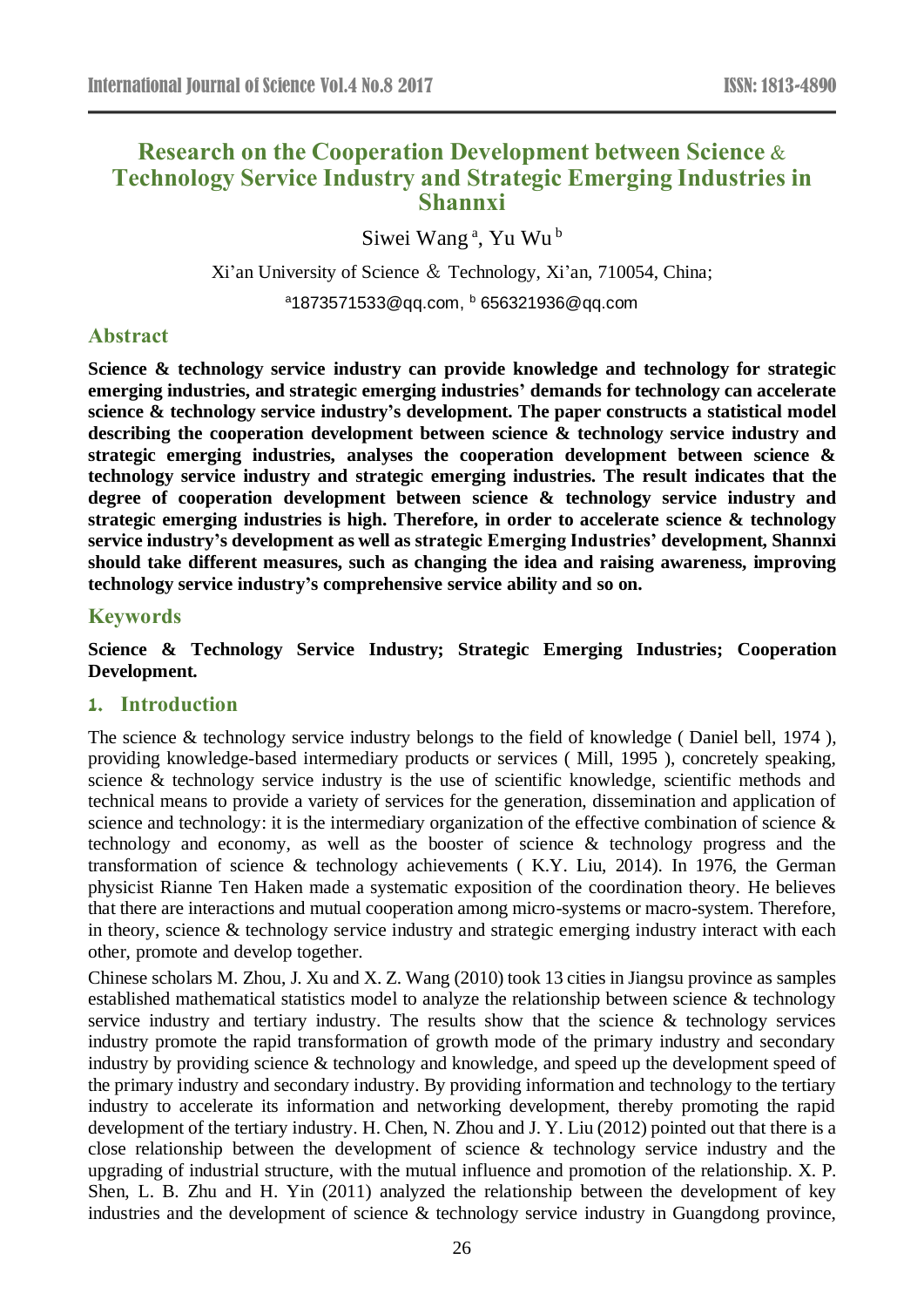which found that the key industrial policy and its development can promote the development of the science  $\&$  technology service industry: at the same time, the development of science  $\&$  technology service industry can meet the scientific & technological needs of key industries better. The above research has certain theoretical value and reference significance, but at present, there is no scholar to study the relationship between Shaanxi science & technology service industry and the strategic emerging industries. In order to make up for this defect, this paper will establish mathematical statistical analysis model, and test the concrete relationship between them empirically.

#### **2. Research methods and data sources**

#### **2.1 Research methods**

Professor J. L. Deng pioneered by grey correlation analysis is a system analysis method based on grey system theory. It is the quantitative description and comparison of the development trend of the system. As the grey system theory has the advantages of "small sample" uncertainty system as the research object, after continuous development and improvement, it has been widely used in various fields such as economy, society and so on (J. H. Xu, 2002).According to the geometric relationship between the relevant statistical data and the similarity degree during the research period, the method is used to analyze and determine the specific correlation degree between the various studies. Since the relevant statistical departments in recent years have begun to make statistics on the relevant data of strategic emerging industries, it is difficult to obtain a large number of accurate analysis data, therefore, in order to improve the science and rationality of the research conclusion, this paper uses the grey relational degree analysis method, specifically analyzes the relationship between Shaanxi science & technology service industry and strategic emerging industries, and determines whether there is a collaborative relationship between the two. The specific steps are as follows:

#### **2.1.1 Determine the sequence of analysis**

According to the specific research purpose, a dependent variable factor and multiple independent variables are determined. The establishment of each year contains m indicators, the reference number is:

$$
X_0(K) \t K=1, 2, ..., n \t (1)
$$

The comparative series is:

$$
X_i(K) = i=1, 2, ..., m
$$
 (2)

#### **2.1.2 The variable sequence is carried on Dimensionless method**

Because the original sequence has different dimension or quantity level, in order to ensure the reliability of the analysis results, the variable sequence needs to be outline. The common dimensionless methods include initial value method, maximum method and mean value method. The calculation formulas are as follows:

$$
Y_j(k) = \frac{X_j(k)}{X_j(l)}
$$
 (3)

$$
Y_j(k) = \frac{X_j(k)}{\max(X_j(k))}
$$
 (4)

$$
Y_j(k) = \frac{X_j(k)}{\frac{1}{n} \sum_{k=1}^n X_j(k)}
$$
\n(5)

 $k=1, 2, ..., n; j=0, 1, 2, ..., m$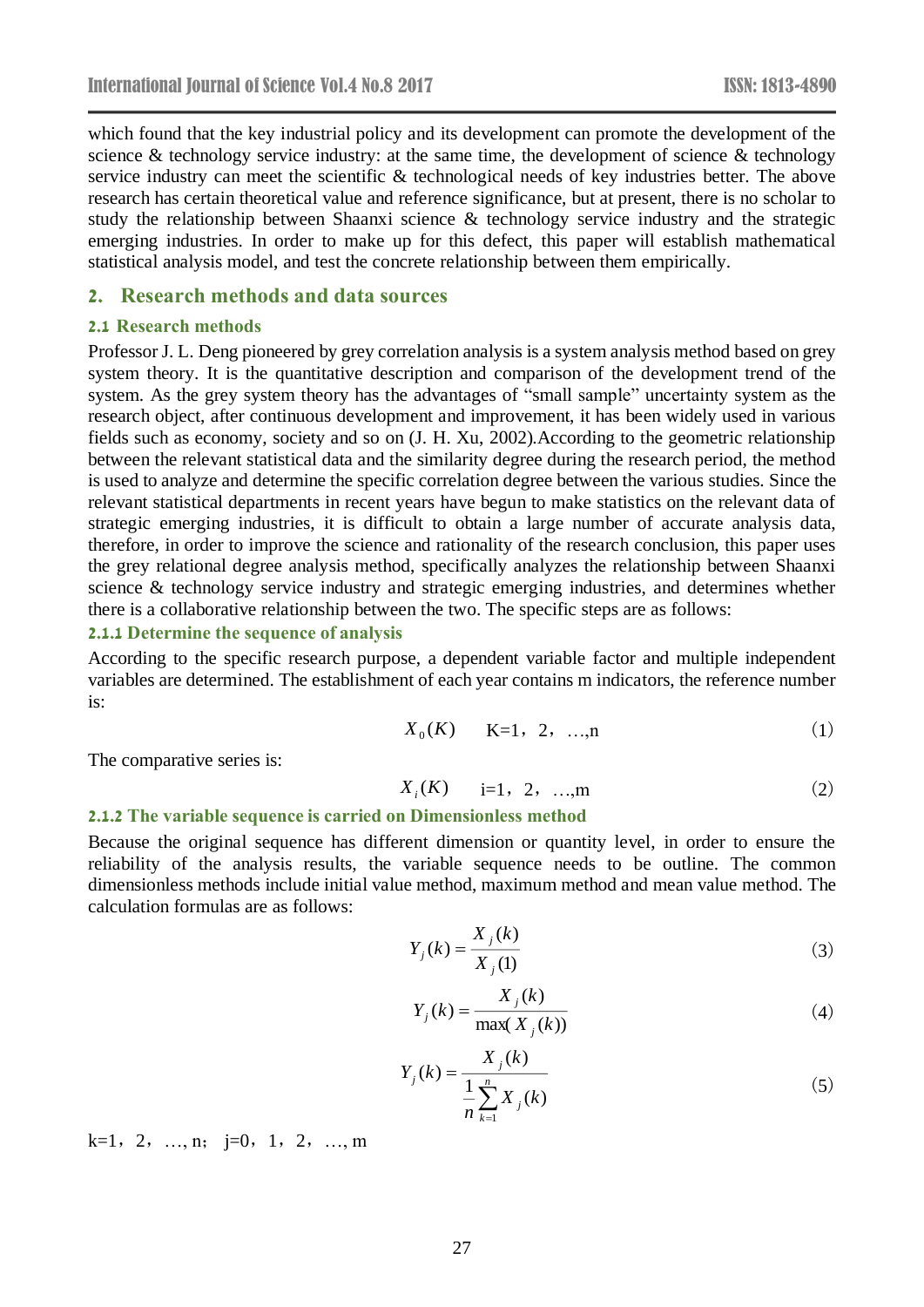#### **2.1.3 Calculation of correlation coefficient**

$$
\xi_i(k) = \frac{\min_{i} \min_{k} |X_0(k) - X_i(k)| + \rho \cdot \max_{i} \max_{k} |X_0(k) - X_i(k)|}{|X_0(k) - X_i(k)| + \rho \cdot \max_{i} \max_{k} |X_0(k) - X_i(k)|}
$$
(6)

In formula (6): p is the resolution coefficient, in  $(0, 1)$  the value is taken, generally 0.5, the smaller the value can improve the difference between the correlation coefficient. The  $\xi_i(k)$  is the correlation coefficient between the kth element of the comparison sequence Xi and the kth element of the reference sequence X0.

#### **2.1.4 Solve correlation degree**

$$
\gamma_i = \frac{1}{n} \sum_{k=1}^n \xi_i(k) \tag{7}
$$

The  $\gamma_i$  is the correlation between the comparison of the sequence Xi and the reference number X0.

#### **2.2 data sources**

The data used are mainly from the statistical yearbook of Shaanxi (2016), Shaanxi economic information network (http://www.sn.stats.gov.cn/). Currently, Shaanxi province has not been comprehensive, systematic statistical energy-saving environmental protection industry and new materials added value of the new materials industry, therefore, this part selects the science  $\&$ technology service industry, high-end equipment manufacturing industry, new generation information technology, new energy industry, new energy automobile industry and bio-pharmaceutical industry as the research sample, with its industrial added value as the research index.

# **3. The empirical analysis of the Collaborative development of Shaanxi science & technology service industry and strategic emerging industries**

#### **3.1 Determining the sequence of analysis**

Taking the industrial added value of science & technology service industry as reference sequence, it is recorded as X0, high-end equipment manufacturing industry, new generation information technology; new energy industry, new energy automotive industry and bio-pharmaceutical industry are X1, X2, X3, X4, and X5 respectively. Among them,  $i = 0, 1, 2, \ldots, 5$ ; K = 1, 2 $\ldots$  5.

#### **3.2 The variable sequence is carried on Dimensionless method**

This paper selects the initial value method to conduct the original data, has eliminated the dimension, and transformed it into a data series with strong comparability. According to the formula, the sequence table after the initial value is obtained (as shown in table 1).

|                |          | 2        | 3        | 4        |          |
|----------------|----------|----------|----------|----------|----------|
| X0             |          |          |          |          |          |
| X1             | 153.6669 | 181.1908 | 175.7423 | 42.22841 | 43.69855 |
| X2             | 13.83313 | 16.03884 | 18.40514 | 18.93115 | 3.501641 |
| X <sub>3</sub> | 73.76721 | 87.33129 | 96.03619 | 59.45067 | 197.8659 |
| X4             | 40.10396 | 47.29084 | 45.8781  | 11.02382 | 11.40506 |
| X5             | 17.19138 | 15.93111 | 16.39299 | 6.383613 | 6.786217 |

#### Table 1 Initial value table

#### **3.3 Calculation of correlation coefficient**

In this paper, the value of p is determined as  $0.5$ , i.e.  $p = 0.5$ , the calculated results are shown in table 2: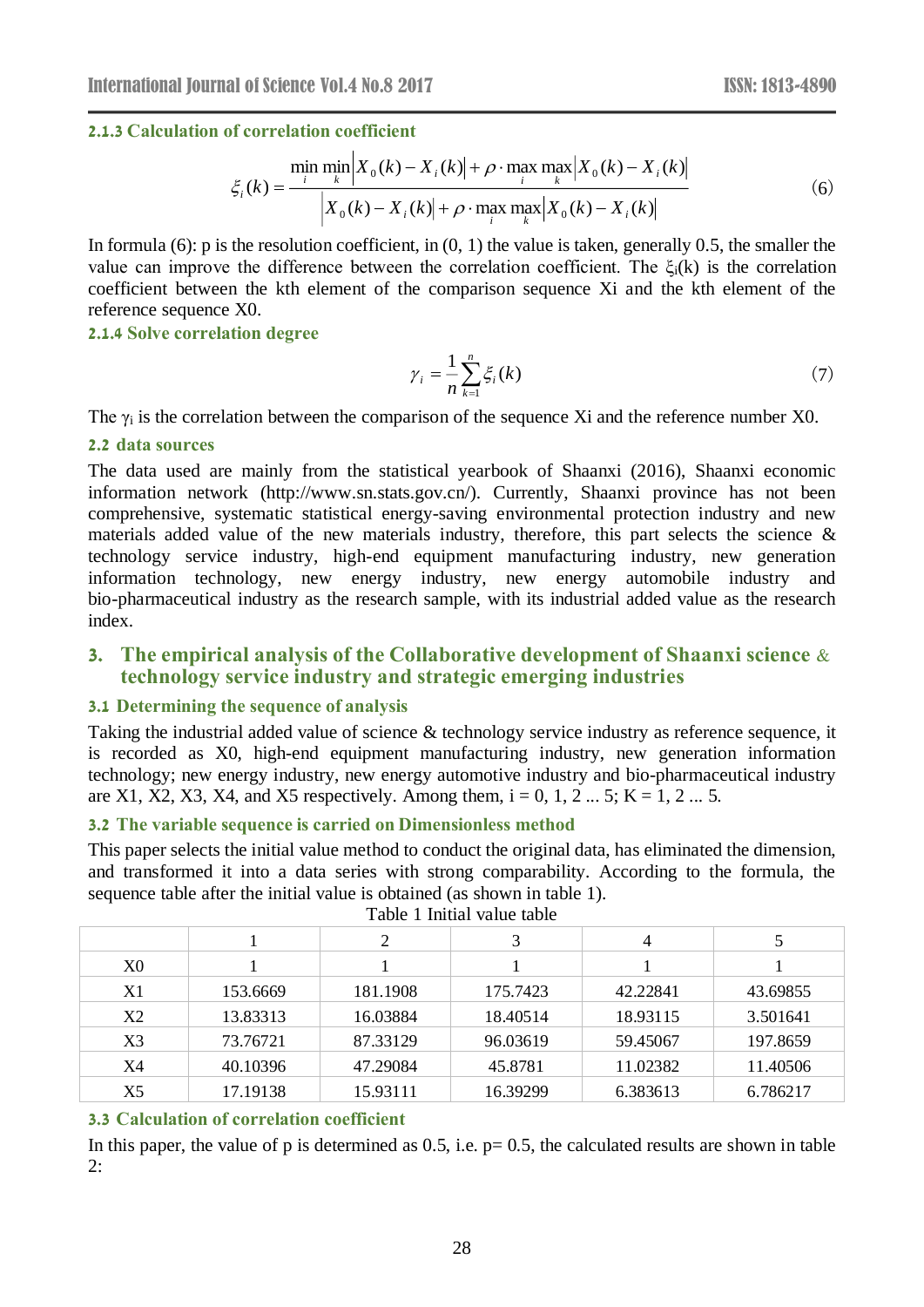| I able 2 grey correlation coefficient table |          |          |          |          |          |  |  |  |
|---------------------------------------------|----------|----------|----------|----------|----------|--|--|--|
|                                             |          |          |          | 4        |          |  |  |  |
| $\zeta1(K)$                                 | 0.40197  | 0.362261 | 0.369487 | 0.722709 | 0.715181 |  |  |  |
| $\zeta$ 2(K)                                | 0.907146 | 0.889513 | 0.871342 | 0.867403 | 1.00000  |  |  |  |
| $\zeta$ 3(K)                                | 0.589571 | 0.546289 | 0.521709 | 0.643372 | 0.341805 |  |  |  |
| $\zeta4(K)$                                 | 0.733873 | 0.697429 | 0.704304 | 0.930644 | 0.927384 |  |  |  |
| $\zeta 5(K)$                                | 0.880569 | 0.890358 | 0.886745 | 0.97224  | 0.968484 |  |  |  |

Table 2 grey correlation coefficient table

#### **3.4 Calculating the degree of grey correlation**

The relationship between Shaanxi science & technology service industry and strategic emerging industries is shown in table 3.

Table 3 Grey comprehensive correlation matrix of Shaanxi science & technology service industry and its strategic emerging industries

| Degree of<br>association                      | High-end<br>equipment<br>manufacturing<br>industry | New generation<br>information<br>technology | New energy<br>industry | New energy<br>automobile<br>industry | Bio-<br>pharmaceutical<br>industry |
|-----------------------------------------------|----------------------------------------------------|---------------------------------------------|------------------------|--------------------------------------|------------------------------------|
| Science and<br>technology<br>service industry | 0.702626                                           | 0.67717                                     | 0.670717               | 0.827274                             | 0.790571                           |

# **4. Conclusion of empirical analysis**

From table 3, the following conclusions can be obtained:

The high-end equipment manufacturing industry, the new generation information technology, new energy industry, new energy automobile industry and the bio- pharmaceutical industry are positively related to the science & technology services industry, and their correlation coefficients are: 0.702626, 0.67717, 0.670717, 0.827274 and 0.790571. This indicates that the development of high-end equipment manufacturing, new generation information technology, new energy industry, new energy automotive industry and bio-pharmaceutical industry promotes the development of Shaanxi science  $&$  technology service industry. Meanwhile, the development of science  $&$  technology service industry can also significantly promote the development of Shaanxi high-end equipment manufacturing industry, new generation information technology, new energy industry, new energy automobile industry and bio-medicine industry. Therefore, the science & technology service industry has played a decisive role in the development of strategic emerging industries in Shaanxi, and the economic development of Shaanxi province. The reason is that the science & technology service industry as an intermediary, its service activities strengthen the effective communication between the science & technology innovation institutions and the strategic emerging industries, promote the transformation of scientific & technological achievements, improve the technological improvement and labor productivity of strategic emerging industries.

The contribution of the science  $&$  technology service industry to the new energy automobile industry in Shaanxi is the most significant. The conclusion shows that the correlation coefficient between new energy vehicle and Shaanxi science & technology service industry is as high as 0.827274, that is, the development of the science & technology services sector increased by one percentage point, will promote the development of new energy vehicle industry to increase by 0.827274 percentage points, which is 0.124648 percentage points higher than the high-end equipment manufacturing industry, the new generation information technology industry, the new energy industry and the bio-pharmaceutical industry, which is more than 0.124648 percentage points, 0.150104 percentage points, 0.156557 percentage points and 0.036703 percentage points higher than the high-end equipment manufacturing, the new generation information technology industry, the new energy industry and the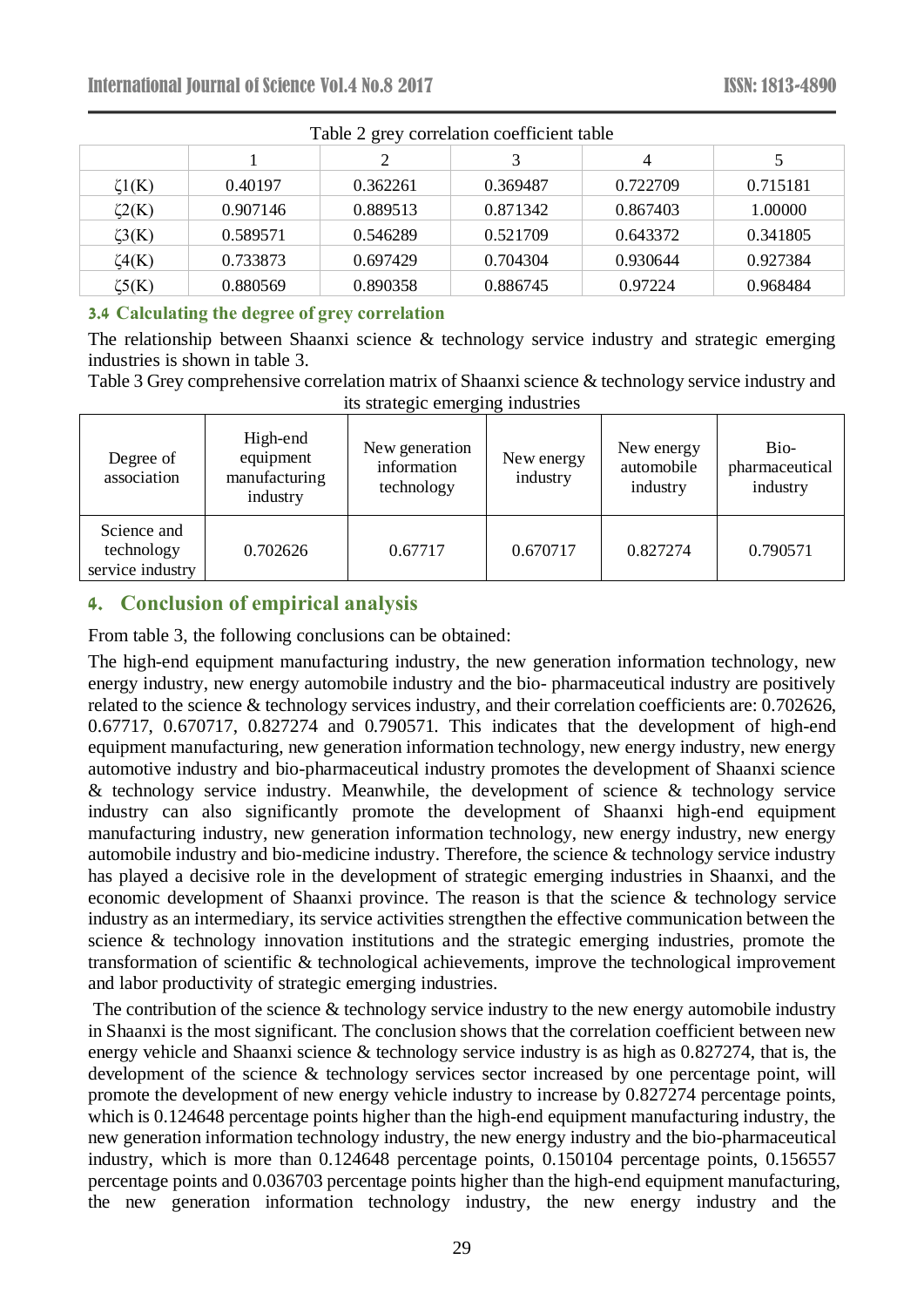bio-pharmaceutical industry respectively, and it is the high-end equipment manufacturing, the new generation of information technology industry, new energy industry and the bio-medical industry 1.18 times, 1.23 times, 1.23 times and 1.05 times. Visible, the science & technology services industry to the promotion of new energy vehicles is the most significant. The main reason is that the degree of technological innovation is the core of the development of the industry, which determines the competitiveness level and sustainability of the industry to a large extent.

The science & technology services industry and the bio-medical industry have a good relativity. The development level of the science & technology service industry increase by 1 %, which will increase the bio-medical industry in Shaanxi province by 0.790571 %, the correlation between the two is only next to the new energy vehicle industry, which is 0.956 times of the new energy automobile industry. However, the correlation between the technology services industry and the bio-medical industry is 0.087945 percentage points higher than the high-end equipment manufacturing industry, 0.113401 percentage points higher than the new generation of information technology industry, 0.119854 percentage points higher than the new energy industry, respectively. It is 1.13 times, 1.17 times and 1.18 times of the high-end equipment manufacturing, the new generation of information technology industry, the new energy industry respectively. The main reason is the promulgation and implementation of the opinions of the central Committee of the communist party of China and the state Council on deepening the reform of the medical and health system, which strengthened the awareness of Biotechnology Enterprises' scientific & technological innovation, and strengthened the exchange and cooperation between the bio-medical industry and the scientific and technological service industries.

The correlation between new energy industry and Shaanxi science & technology service industry needs to be improved. The empirical analysis shows that the correlation between Shaanxi new energy industry and science & technology service industry is 0.670717.It is 0.031909 percentage points lower than high-end equipment manufacturing, 0.006453 percentage points lower than the new generation of IT industry,0.156557 percentage points lower than the new energy automotive industry,0.119854 percentage points lower than the bio-medical industry, respectively, it is 0.95 times,0.99 times,0.81 times and 0.85 times of high-end equipment manufacturing, the new generation information technology industry, new energy automotive industry and the bio-medical industry. Visible, the new energy industry and Shaanxi science & technology services industry is the lowest correlation. The main reason for this phenomenon is that the new energy industry starts late, the scale is small, the profitability is limited, the risk bearing capacity is weak and the financing is more difficult. In a word, the development of science and technology service industry and Shaanxi high-end equipment manufacturing industry, new generation information technology, new energy industry, new energy vehicle industry and bio- pharmaceutical industry have significant positive correlation, and there is a clear correlation with the strategic emerging industries of Shaanxi, they have mutual influence, collaborative development relationship.

#### **5. Conclusions and revelation**

#### **5.1 Change the concept and raise awareness**

(1) Strategic Emerging Industry understands of the transformation of scientific and technological resources. In order to promote the integration of science & technology service industry and strategic emerging industries, to achieve the development of strategic emerging industries with scientific and technological progress, firstly, we must update the concept. First of all, the strategic leadership of emerging industries at all levels must follow the trend of the times, advance with the times, update their ideas, and change their thinking, attention to technological progress. Leaders at all levels should place scientific and technological development with technological progress work at the same height as the main business development and give a high degree of attention and full understanding so that they can play a more effective and effective role in their development. And then support the work of scientific and technological innovation and technological progress actively, make the technological innovation and technological progress as a task of the development of the industry, develop specific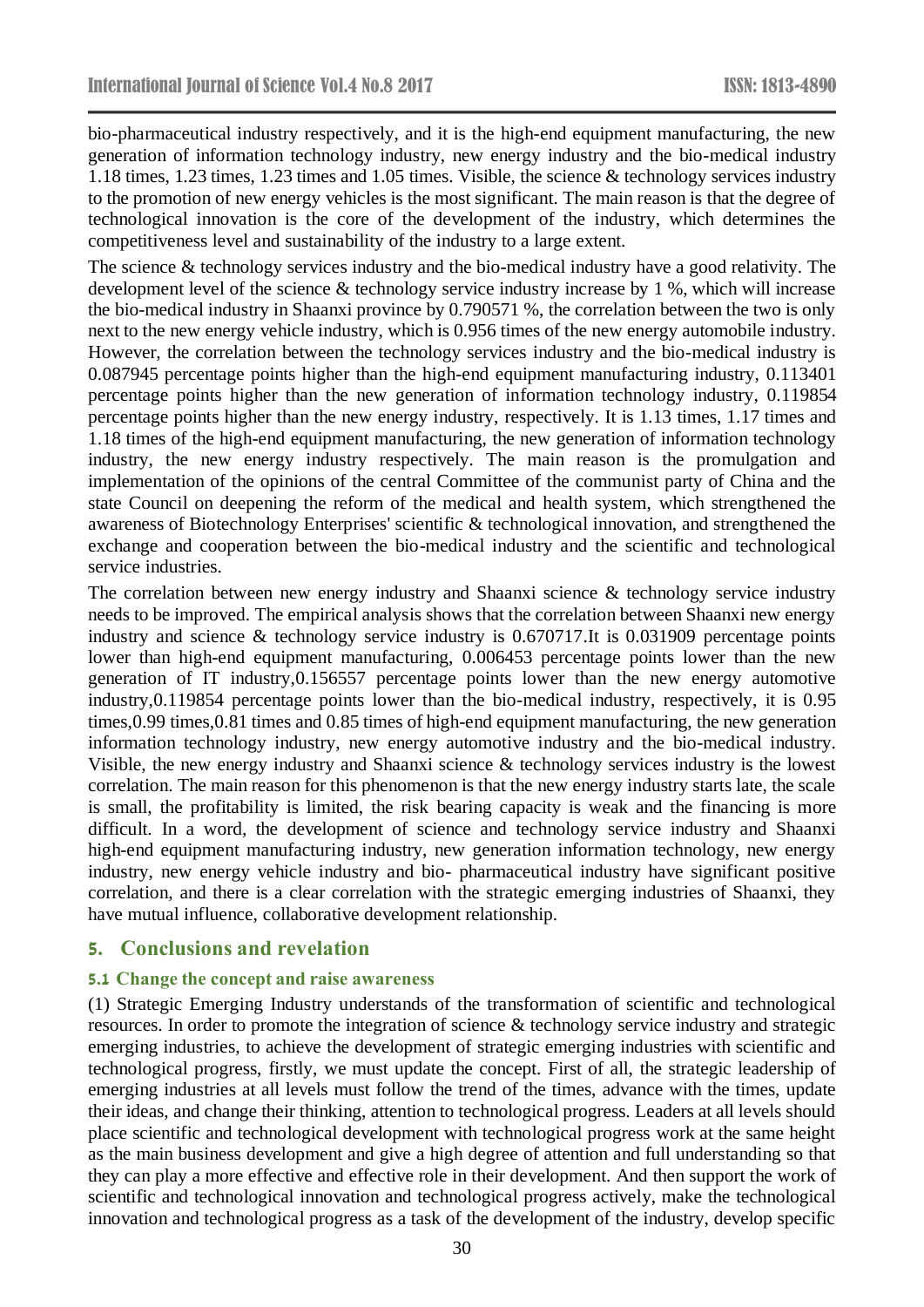and detailed support policies, effectively implement the relevant measures to comprehensively enhance the level of scientific and technological innovation, speed up its technology Progressive development. Finally, all the strategic emerging industries must recognize the important role of technology services in the transformation of scientific and technological achievements.

(2) Update the views of science & technology services. The first one is to comprehensively learn and understand the importance of science & technology activities, significance and so on. Second, correctly understand the science & technology service industry functions. The degree of knowledge of the functions of science & technology services has a certain influence on the transformation of scientific & technological resources and the technological progress of strategic emerging industries. In the process of technological transformation and technological innovation, the main function of science & technology service industry is to provide efficient service for the participants in order to strengthen the effective communication between scientific & technological innovation institutions and strategic emerging industries, promote scientific and technological resources' transformation, and improve the strategic emerging industries of technological progress. Third, to establish a scientific and rational main business. According to the functions of science & technology services, the main business identified as the relevant technology services activities.

### **5.2 Enhance the comprehensive service capacity of science & technology service industry**

(1) To improve the infrastructure. The first is the establishment of a public service website, and with the help of the network to vigorously promote the main business category, process and other content. The second is to improve the quality of technical information network services, the establishment of public service platform for science & technology services, such as large-scale scientific and technological literature database, etc., to improve the transparency of public information disclosure technology at the same time; we should update the site information to ensure the novelty and correctness of the information. The third is to add more online trading function. The opening of online trading function will help to attract foreign participation in science & technology activities, expand the service area of science & technology service industry, and promote its cross-regional development.

(2) Improve the service level of human resources. The first is to formulate scientific personnel recruitment and training policy of scientific & technological service industry, and establish the selection, cultivation, use, evaluation and incentive mechanism of scientific talents. The second is to introduce high-level personnel to work in science & technology services or to set up various kinds of science & technology services institutions, and formulate policy measures to tilt the professional people in science & technology services. The third is to optimize the structure of human resources. Introduce high-level professional technical personnel, increase the proportion of senior professional technicians; Formulate the policy measures to the technical personnel of science & technology services, increase the professional and technical personnel, and reduce the proportion of administrative personnel to increase the proportion of senior professional and technical personnel. The forth is to strengthen the training of professional ethics, professional skills and other related knowledge to further improve the professional skills and theoretical knowledge of human resources further.

(3) Play a synergistic effect between the scientific & technological service institutions.

The scientific & technological service institutions should strengthen the communication and cooperation with the industry enterprises in the following aspects to give full play to the synergy effect between the science  $\&$  technology services. The first is to establish the national science  $\&$ technology service center and the regional science & technology service center, and publish the relevant information and large literature database of the science & technology services. The second is to strengthen the exchange and cooperation in the science & technology service industry. Held regularly every year service for domestic and international science & technology exchange meeting, BBS, exhibitions, to establish a wide range of science & technology service collaboration site, to